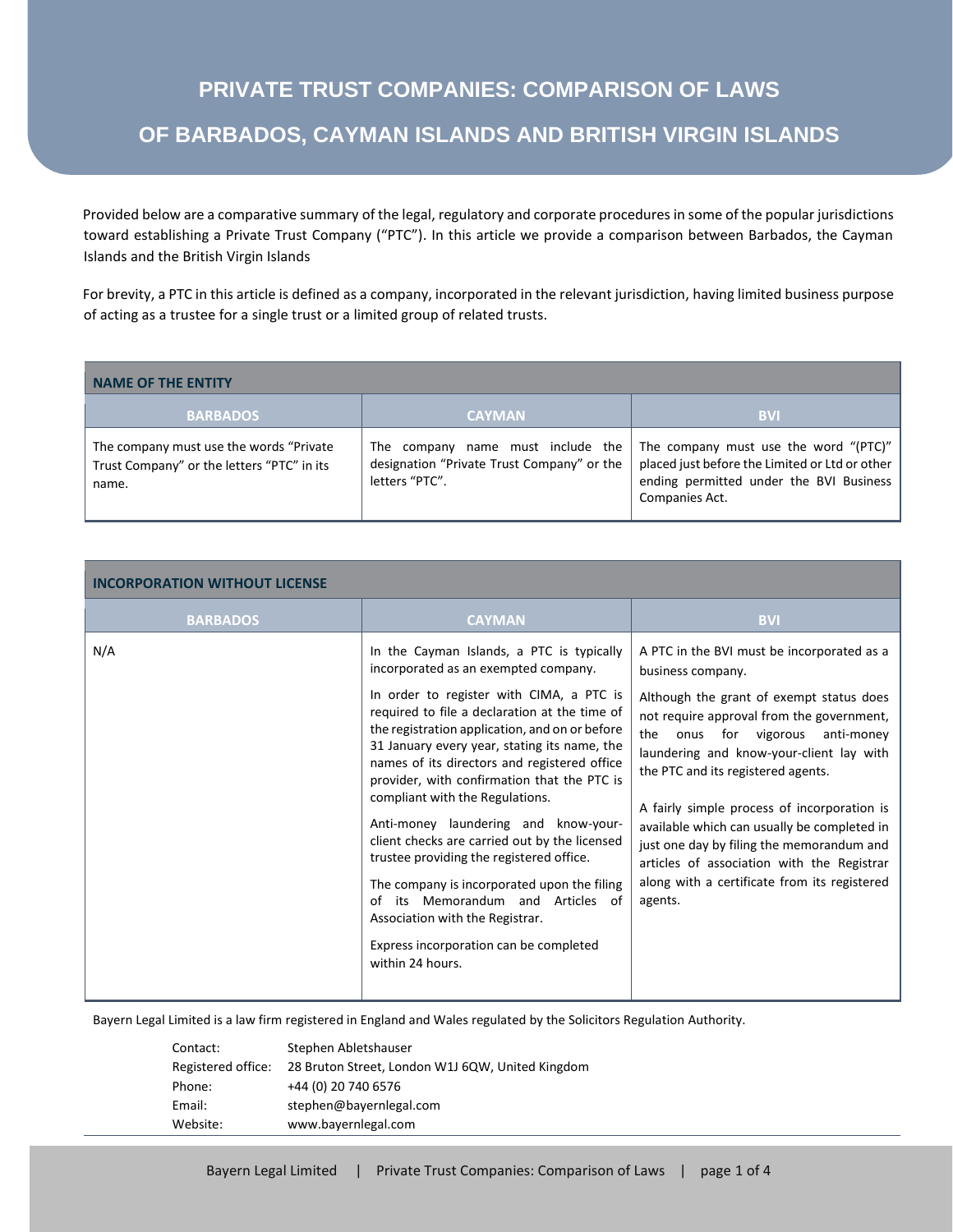### **INCORPORATION WHERE LICENCE IS REQUIRED**

The licensing application process for a PTC in any of the three jurisdictions can be time consuming and add costs to the process.

| <b>BARBADOS</b>                                                                                                                                                                                                                                                                                                                                                                  | <b>CAYMAN</b>                                                                                                                                                                                                                                                                                                                                                                                                                                                                                                                                                                                                                                                                                                                                                                                                                             | <b>BVI</b>      |
|----------------------------------------------------------------------------------------------------------------------------------------------------------------------------------------------------------------------------------------------------------------------------------------------------------------------------------------------------------------------------------|-------------------------------------------------------------------------------------------------------------------------------------------------------------------------------------------------------------------------------------------------------------------------------------------------------------------------------------------------------------------------------------------------------------------------------------------------------------------------------------------------------------------------------------------------------------------------------------------------------------------------------------------------------------------------------------------------------------------------------------------------------------------------------------------------------------------------------------------|-----------------|
| The Barbados application form is a simple two<br>page document. Any Barbados PTC requires a<br>'Special Person', a Barbadian resident and<br>duly qualified individual. The process and<br>regulation is light-touch otherwise. Time<br>taken: 2 to 4 weeks to acquire a licence; See:<br>https://internationalbusiness.gov.bb/wp-<br>content/uploads/2016/02/PTCapplication.pdf | In the Cayman, beneficial owners are<br>required to disclose a substantial amount of<br>personal information to the relevant<br>authorities. Time taken: at least 8 to 12<br>weeks to acquire a licence. Whether a<br>restricted or unrestricted licence is applied<br>for, examples of the types of documentation<br>that the client would need to provide<br>include: police reference letters, financial<br>reference from a bank/trust company,<br>business plan, office procedures and office<br>compliance manual.<br>In addition, authorities generally require<br>substantial information on all the proposed<br>directors, officers and managers of the PTC.<br>Also, licensed PTC's will be subject to more<br>stringent regulation and codes of conduct as<br>well as annual licensing fees than that of an<br>unlicensed PTC. | Same as Cayman. |

| <b>DIRECTORS, OFFICERS AND REPRESENTATIVES</b>                                                                                                                                                   |                                                                                                                                                                                                                                                                                                                                                                                                                                                                                                                                                                       |                                                                                                                                                                                                                                                                                                                                                                                                                                                                                                                                                                                                                                               |  |
|--------------------------------------------------------------------------------------------------------------------------------------------------------------------------------------------------|-----------------------------------------------------------------------------------------------------------------------------------------------------------------------------------------------------------------------------------------------------------------------------------------------------------------------------------------------------------------------------------------------------------------------------------------------------------------------------------------------------------------------------------------------------------------------|-----------------------------------------------------------------------------------------------------------------------------------------------------------------------------------------------------------------------------------------------------------------------------------------------------------------------------------------------------------------------------------------------------------------------------------------------------------------------------------------------------------------------------------------------------------------------------------------------------------------------------------------------|--|
| <b>BARBADOS</b>                                                                                                                                                                                  | <b>CAYMAN</b>                                                                                                                                                                                                                                                                                                                                                                                                                                                                                                                                                         | <b>BVI</b>                                                                                                                                                                                                                                                                                                                                                                                                                                                                                                                                                                                                                                    |  |
| Each Barbados exempted company is required<br>to have at least one qualified Barbados<br>resident director (e.g. lawyer or accountant)<br>with a registered agent and registered office<br>only. | There must be at least one director of a<br>Cayman company.<br>There is no requirement that any of the<br>directors be ordinarily resident in Cayman.<br>The PTC must have its registered office in<br>Cayman provided by the holder of a trust<br>licence.<br>The initial director is appointed by the<br>subscriber<br>the<br>to<br>memorandum<br>of<br>Thereafter, the addition or<br>association.<br>removal of directors will normally be effected<br>in accordance with the provisions of the<br>articles of association.<br>Corporate Directors are permitted. | A BC must have at least one director but<br>there is no requirement that any of the<br>directors be resident in BVI.<br>Other than a requirement that a BC must<br>have at all times a licensed Registered Agent<br>in BVI who holds a Class I trust licence, BVI<br>does not require the appointment of any<br>particular officer.<br>The initial director is appointed by the<br>subscriber<br>the<br>memorandum<br>of<br>to<br>Thereafter, the addition or<br>association.<br>removal of directors will normally be effected<br>in accordance with the provisions of the<br>articles of association.<br>Corporate Directors are permitted. |  |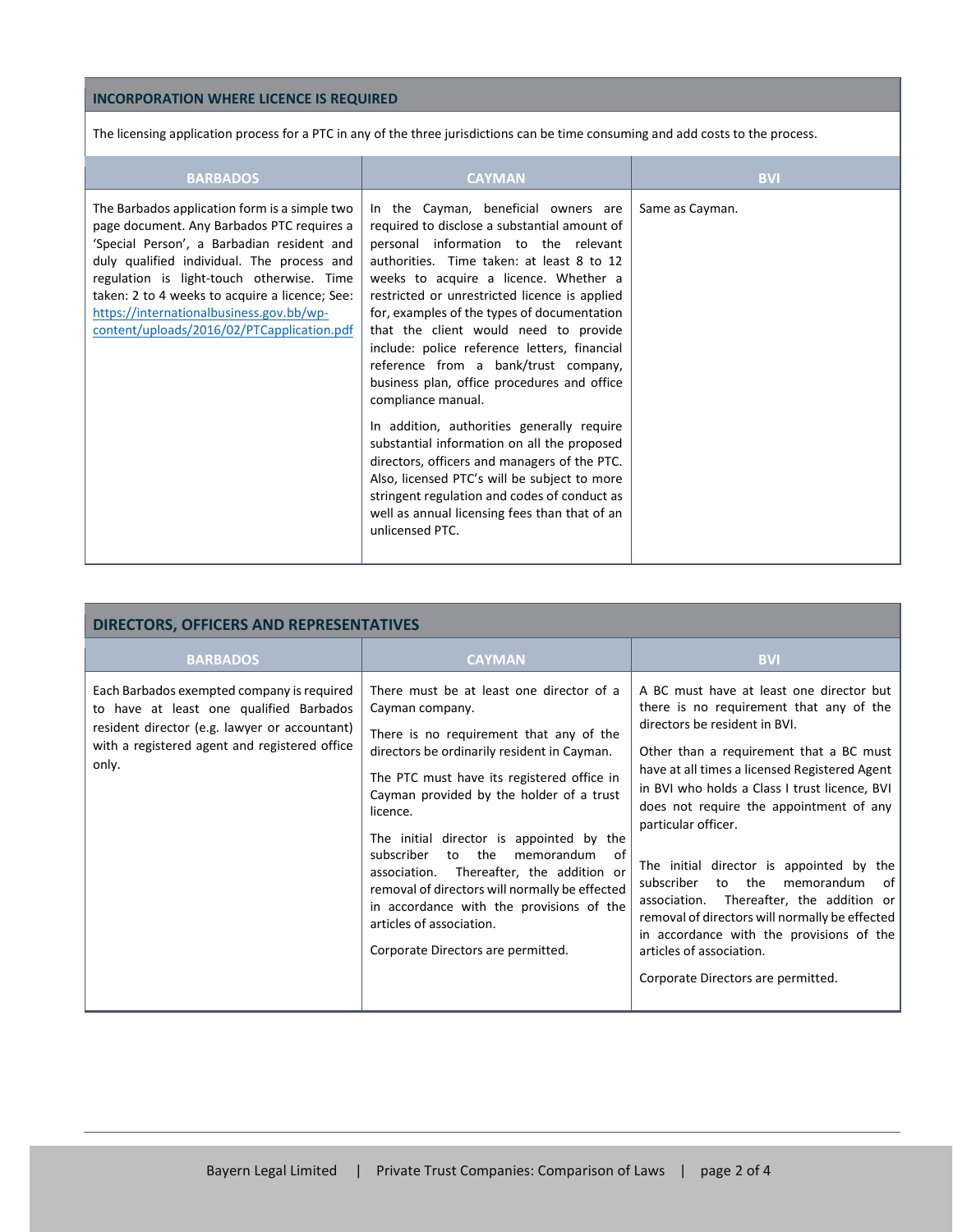#### **SHAREHOLDERS AND SHARE REGISTERS**

In all three jurisdictions it is necessary to have at least one shareholder (unless the company is set up as one limited by guarantee). The names of all the shareholders must be maintained in a Register of Members which is maintained at the Registered Office of the relevant company. The Register is not open to public inspection in BVI or Cayman. In Barbados the Register is open to public inspection during reasonable business hours. In all three jurisdictions it is possible to use a nominee to hold the shares.

The ownership of a PTC is typically structured in one of two ways:

*An existing licensed trust company may be appointed trustee of a purpose trust which would then incorporate the PTC*. This is the most popular option as it allows clients to keep the administration of the PTC and the purpose trust in one office, providing a time and cost-efficient structure as well as maintaining a greater level of confidentiality. In addition, licensed trust companies in the various jurisdictions often have the option of using a nominee company to act as nominee of such licensed trust companies if desired. A further advantage of the purpose trust is that it may avoid tax issues which would apply if the settlor or other family member were to be owner of the shares of the PTC. The trustee of the purpose trust would be the sole shareholder of the PTC and its role would be to hold the shares in the PTC and to appoint directors. It would then be the appointed directors who would have the day to day control and running of the PTC as well as any underlying companies. Many clients using this technique prefer to have the option of a protector. A protector is often a family friend or confidante who would have the power to appoint and remove the trustees of the purpose trust allowing the client to retain a higher level of indirect involvement.

*The PTC's shares are in the name of an individual i.e. the settlor*. Where this option is taken, control issues will need to be considered carefully. Complications may arise upon the death of the individual as the shares of the PTC will be included in his personal estate.

### **CONSTITUTIONAL DOCUMENTS**

| <b>BARBADOS</b>                                                                                                                                                                                                                                            | <b>CAYMAN</b>                                                        | <b>BVI</b>                                                                                                                              |
|------------------------------------------------------------------------------------------------------------------------------------------------------------------------------------------------------------------------------------------------------------|----------------------------------------------------------------------|-----------------------------------------------------------------------------------------------------------------------------------------|
| In Barbados, the constitutional documents of a $\vert$ The constitutional documents of a Cayman<br>PTC are its By-laws which are filed with the   PTC are its Memorandum and<br>Barbados Registrar of Companies and is<br>available for public inspection. | Articles of Association.<br>These documents are not available to the | The constitutional documents of a BVI PTC<br>are its Memorandum and Articles of<br>Association.<br>These documents are submitted to BVI |
| By-laws are filed with the Barbados Registrar<br>of Companies and is available for public<br>inspection.                                                                                                                                                   | general public.                                                      | Registrar of Corporate Affairs and are<br>available for inspection by the public.                                                       |

## **DIRECTORS' MEETINGS**

None of the jurisdictions require for the meetings of the directors to be held within the jurisdiction.

| <b>INDEMNIFICATION OF DIRECTORS AND OFFICERS</b>                                                                                                                                                     |                                                                                                                                                                                                                                                                                                                                                         |                                                                                                                                                                                                                                                                                                    |  |
|------------------------------------------------------------------------------------------------------------------------------------------------------------------------------------------------------|---------------------------------------------------------------------------------------------------------------------------------------------------------------------------------------------------------------------------------------------------------------------------------------------------------------------------------------------------------|----------------------------------------------------------------------------------------------------------------------------------------------------------------------------------------------------------------------------------------------------------------------------------------------------|--|
| <b>BARBADOS</b>                                                                                                                                                                                      | <b>CAYMAN</b>                                                                                                                                                                                                                                                                                                                                           | <b>BVI</b>                                                                                                                                                                                                                                                                                         |  |
| In Barbados, it is possible to provide for<br>exculpation and indemnification of a director<br>and officer but such indemnity would usually<br>not cover any fraud or dishonesty of the<br>director. | Cayman law does not limit the extent to<br>which an exempted company's Articles of<br>Association<br>provide<br>for<br>the<br>may<br>indemnification of officers and directors<br>except where such provision is contrary to<br>public policy. In effect, an officer or director<br>may not be indemnified for his own<br>dishonesty or wilful default. | Under BVI law, a director or officer may be<br>indemnified where he has acted honestly<br>and in good faith with a view to the best<br>interest of the PTC and, in the case of<br>criminal proceedings, the director or officer<br>had no reasonable cause to believe his<br>conduct was unlawful. |  |